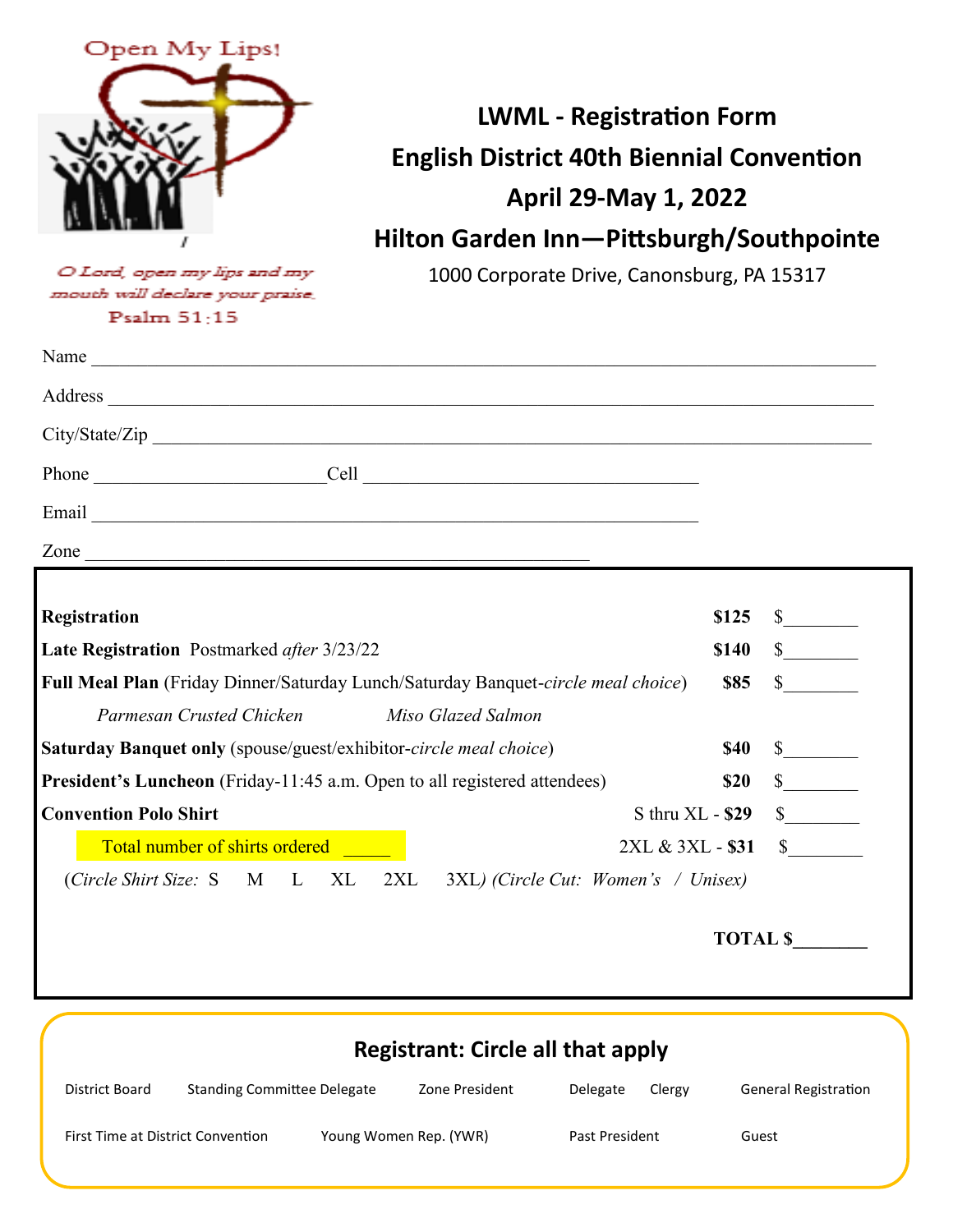| Travel Plans: Information regarding the cost of the shuttle from the airport to the hotel will be provided with your confirmation. |                                                                     |                                                                                                                                                                                                                                               |
|------------------------------------------------------------------------------------------------------------------------------------|---------------------------------------------------------------------|-----------------------------------------------------------------------------------------------------------------------------------------------------------------------------------------------------------------------------------------------|
|                                                                                                                                    |                                                                     | Time of Arrival: __________________                                                                                                                                                                                                           |
|                                                                                                                                    | Arrival Flight # __________________ Date of Departure: ____________ | Time of Departure: ______________                                                                                                                                                                                                             |
|                                                                                                                                    |                                                                     |                                                                                                                                                                                                                                               |
|                                                                                                                                    |                                                                     | If you are arriving via another form of transportation, please include what form/Date & Time of Arrival/Date & Time of Departure:                                                                                                             |
|                                                                                                                                    |                                                                     |                                                                                                                                                                                                                                               |
|                                                                                                                                    |                                                                     |                                                                                                                                                                                                                                               |
|                                                                                                                                    | <b>Saturday Interest Sessions</b>                                   | Please select 1st, 2nd, & 3rd choice                                                                                                                                                                                                          |
| Rev. Eric R. Andrae - Lutheran Student Fellowship & International Student Ministry                                                 |                                                                     |                                                                                                                                                                                                                                               |
| Rev. Robert H. Marshall - Lutheran Heritage Foundation                                                                             |                                                                     |                                                                                                                                                                                                                                               |
|                                                                                                                                    | Robert Ardner Jr. - Operation Barnabas                              |                                                                                                                                                                                                                                               |
|                                                                                                                                    |                                                                     |                                                                                                                                                                                                                                               |
|                                                                                                                                    | Dietary restrictions: _____Vegetarian ______Vegan _______ Diabetic  | Gluten-Free<br>Other Allergies (please specify) and the contract of the contract of the contract of the contract of the contract of the contract of the contract of the contract of the contract of the contract of the contract of the contr |
|                                                                                                                                    |                                                                     |                                                                                                                                                                                                                                               |
|                                                                                                                                    |                                                                     |                                                                                                                                                                                                                                               |

**All Attendees must complete the Acknowledgement/Release Form. You will need this form in order to register at convention.**

Please make check payable to: **LWML ED 2022 Convention**  Print and Mail registration & check to: Cinda Souer, 644 Bower Hill Rd, Venetia, PA 15367 Email: lwml.ed.webservant@gmail.com \$25 processing fee will be retained for all cancellations —No refunds after March 29, 2022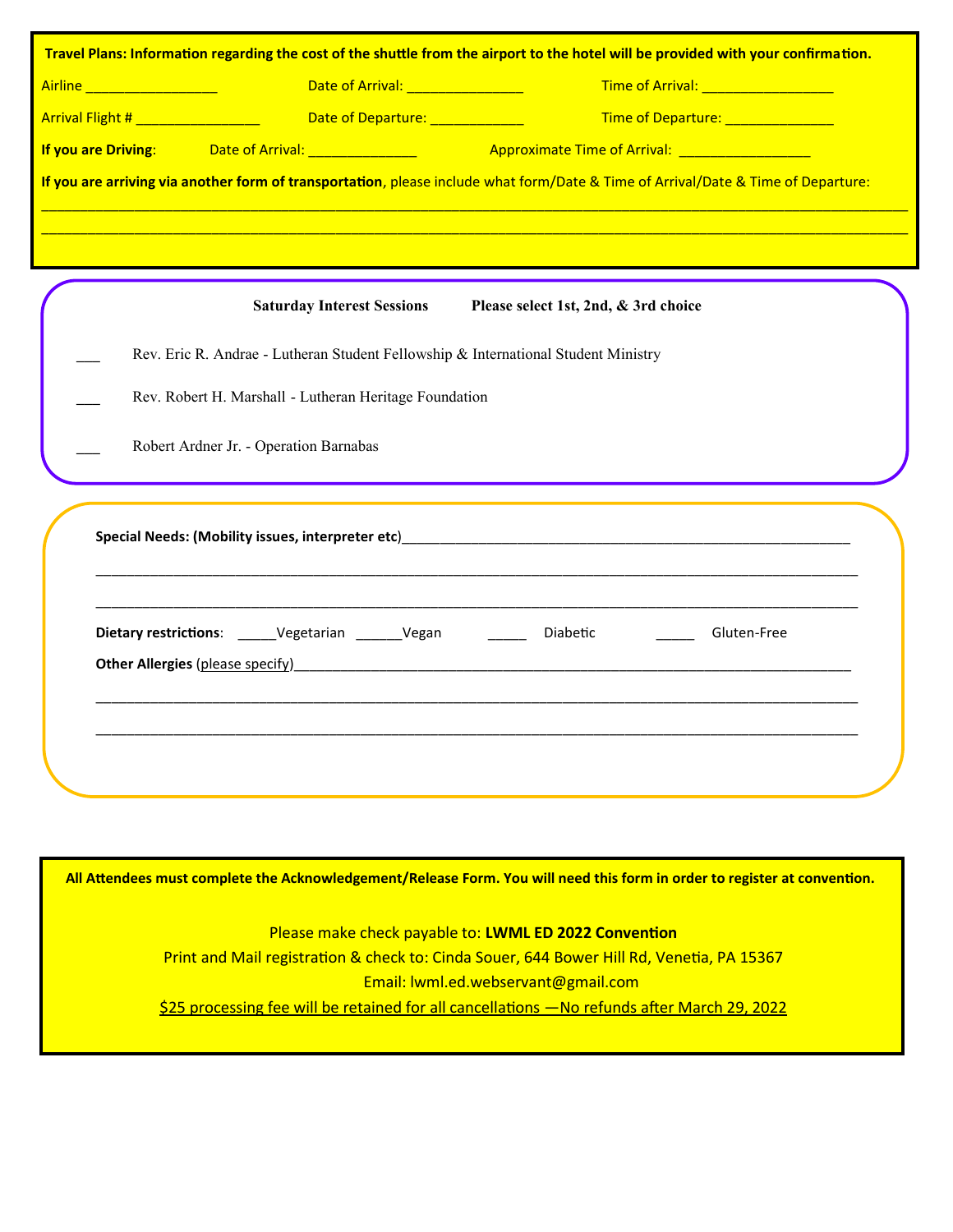**You are responsible for making your own Hotel reservations. Registration can be made by calling** and requesting to make a reservation under the "LWML - English District" convention.

## Hilton Garden Inn Pittsburgh/Southpointe

1000 Corporate Dr., Canonsburg, PA 15317

(724) 743-5000

Room Rate: \$89 + applicable state and local taxes - up to 4 per room

2 Double Beds per room

Complimentary WiFi, 24-hour business center, fitness center and Breakfast included

Must reserve by April 13, 2022 to receive LWML pricing

### *In-Gathering: Gifts from the Heart*

**Pittsburgh Lutheran Center for the Blind, and Pittsburgh Lutheran Deaf Ministry**

Personal care items: Washcloth, shampoo, toothpaste, toothbrushes, soap, lotion, hand sanitizer, lip balm, and/or package of tissues,

## *Servant Activities*

We will be assembling all items to make personal care kits to take to these two ministries.

Our Convention Shirt is a double pique polyester Polo with the Heart and Cross part of our Convention Logo embroidered on the front upper left side of the shirt. Choose from the **Women's cut** that has a contoured silhouette with side seams and side vents, contoured collar and cuffs or the **Unisex cut** with a looser box cut to allow for more movement.